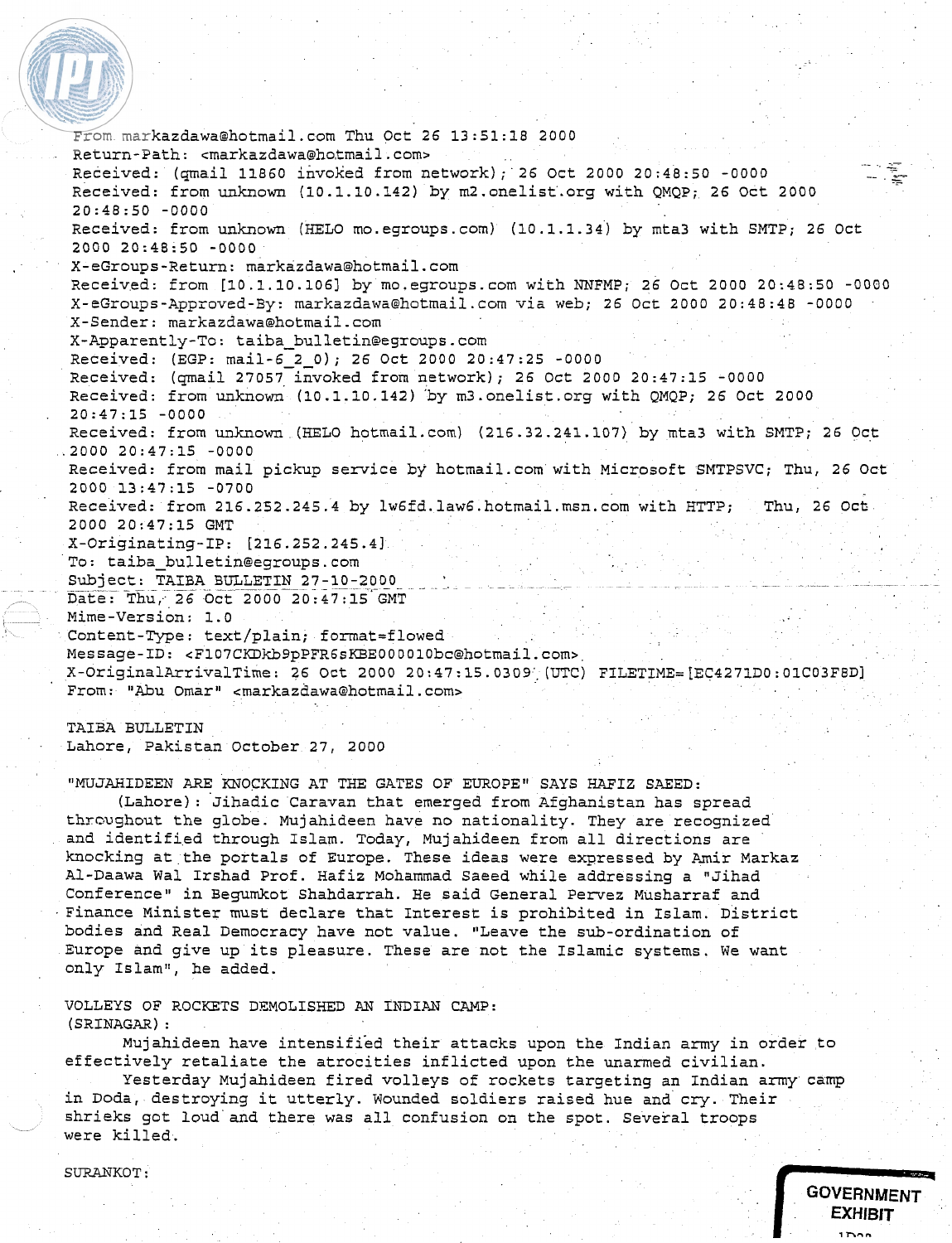It is reported that Lashker-e-Taiba Mujahideen suddenly encountered an Indian patrol troop in Surankot. The Mujahideen gunned down **4** soldiers while the rest of them fled away to save their lives. '

# ' KOLGAM :

A fierce clash occurred between the Mujahideen and Rashtria Rifle's regiment in KOLGAM. Its details are still not known.

# DODA :

It is reported that in TYNA village of district Doda, Indian army attacked a Mujahideen's hide and commanded them to throw arms. The Mujahideen, on the contrary, preferred martyrdom and at once attacked the troops which resulted in the demise of **6** soldiers. Another **10** were seriously wounded. Experiencing heavy loss at the hands of Mujahideen, Indian army started marter shelling which devastated several houses. **4** Mujahideen are also reported to have been martyred in a house. The owner of a house also became the victim of indiscriminate firing.

## PULWAMA :

It is reported that in the NagPathri village of TIRAL PULWAMA, the Indian army arrested two innocent youngmen and killed one of them during illegal detention. Protest was raised through demonstrations against this army's barbarism. . ,

RAJAURI:<br>- - - - A Mujahid is reported to be martyred in Thanna Mandi district RAJAURI in the course of a clash between the Mujahideen and the Indian army. Numerous. soldiers were killed while several others sustained serious injuries.

# KUPWARA:

The occupying Indian forces arrested many innocent youngmen in KUPWARA and victimized them violently. 2 more were martyred at the hands of Indian Army in Kupwara and Hiranagar.

# PULWAMA :

Indian occupying army besieged several villages in TIRAL and PULWAMA and dragged the innocent unarmed residents out of their houses, keeping them without food and water till evening, ..

#### HANDWARA:

It is reported that Border Security Force's personnel were coming back from a Search operation when the Mujahideen present in hide instantly ambushed them with A.K.47 rifles, bombs and machine guns. One of the B.S.F. personnel was killed while another was seriously injured.

In a separate operation in Dolipura village of Hindwara, an intense clash took place between the Mujahideen and the **21** Rashtria Rifles Regiment. 2 soldiers are reported to be demise.

## SURANKOT :

Indian **27** Rashtria Rifles Regiment and Paranine Military was busy in Search Operation in GABARA DHOK of Surankot when they were targeted by the Mujahideen with heavy machineguns and grenade shells. This fierce contest claimed the lives of **3** soldiers while another 4 seriously wounded.